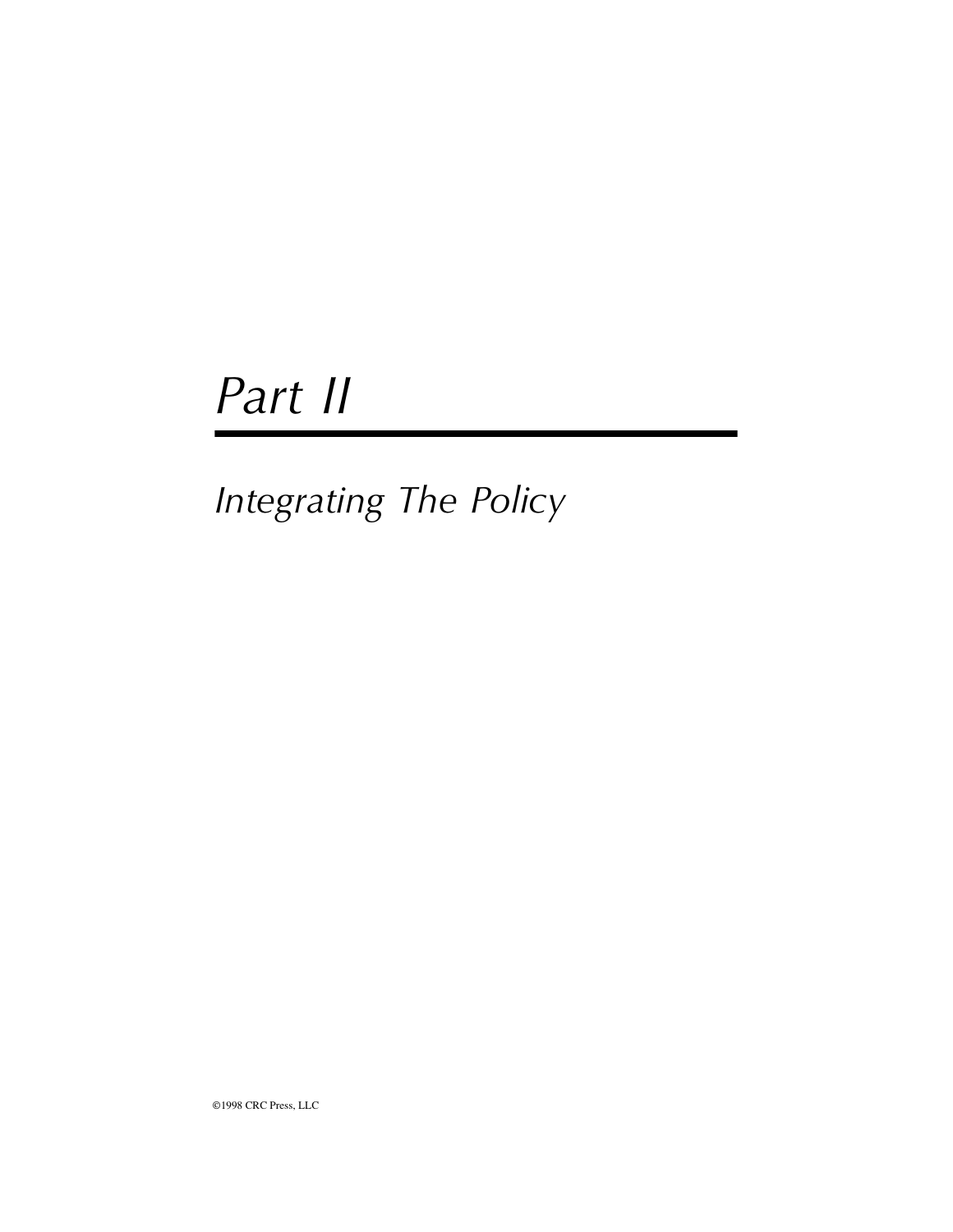### <span id="page-1-0"></span>5 The Policy

#### **5.1 INTRODUCTION**

Having spent time in the first four chapters laying down a foundation for the integration process, we can now begin to focus our attention on the actual process itself. In this chapter and the next several to follow, we will use the major ISO 14001 elements (Policy, Planning, Implementation and Operation, Checking and Corrective Action, and Management Review) as a base to be built upon as we go through this process. For instance, this chapter will use ISO 14001 **[Element 4.2](#page-2-0)**, Environmental Policy, as the starting point and then see how various quality systems can be integrated with it.

Each of these chapters will be organized in a similar format which will include an evaluation of the various Quality Management System and Environmental Management System requirements, what a combined management system can or might look like, and what an auditor might look for if a joint QMS and EMS audit were conducted. Each requirement will be dissected in order to provide a better overall picture to view the integration process. Additionally, any differences that cannot be integrated will be discussed.

In Appendix B, I have provided a very detailed table that shows the crossreferencing between ISO 9001 and ISO 14001. This table will provide the primary foundation for the integration being discussed in the following chapters. In addition, Appendix C shows a comparison of the two ISO standards, British Standard 7750, and the Eco-Management Audit Scheme.

#### **5.2 ISO 9001 REQUIREMENTS**

The U.S. Automotive requirements for ISO 9001, QS-9000, will be evaluated primarily in conjunction with ISO 9001 and will, on occasion, be evaluated separately for specific QS-9000 requirements as they come up. In the case of establishing a policy, there are not separate requirements between the two standards. The requirements for a quality policy are found under Section 4.1, *Management Responsibility*:

Section 4.1.1 of ISO 9001 states:

The supplier's management with executive responsibility shall define and document its policy for quality, including objectives for quality and its commitment to quality. The quality policy shall be relevant to the supplier's organizational goals and the expectations and needs of its customers. The supplier shall ensure that this policy is understood, implemented and maintained at all levels of the organization.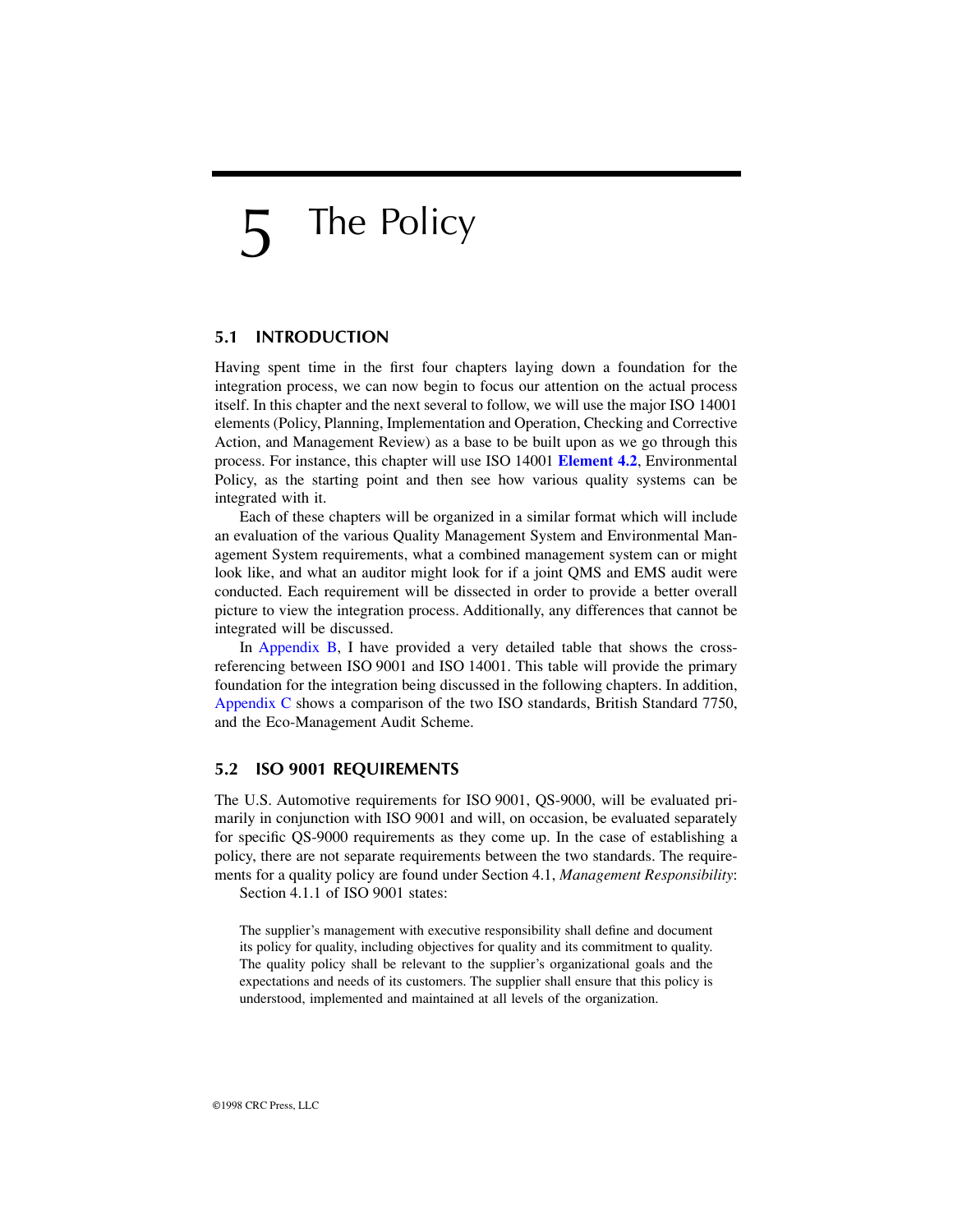<span id="page-2-0"></span>In order to better understand what this requirement means and to ensure good compliance during an audit of an integrated policy, let's dissect it and highlight its various subcomponents:

The supplier's management with executive responsibility shall define and document its policy for quality, including:

• *objectives* for quality,

and its commitment to quality. The quality policy shall be:

• relevant

to the supplier's organizational

- *goals* and the
- *expectations* and *needs* of its customers.

The supplier shall ensure that its policy is:

- understood,
- implemented, and
- maintained

at all levels of the organization.

You will note that there are eight specific sub-requirements built into the overall **[Element 4.1.1](#page-1-0)**. The reason for breaking this requirement down in such a manner will become evident when we look at ISO 14001's requirements.

#### **5.3 ISO 14001 REQUIREMENTS**

Element 4.2 of ISO 14001 states:

Top management shall define the organization's environmental policy and ensure that it: (a) is appropriate to the nature, scale, and environmental impacts of its activities, products, or services; (b) includes a commitment to continual improvement and prevention of pollution; (c) includes a commitment to comply with relevant environmental legislation and regulations, and with other requirements to which the organization subscribes; (d) provides the framework for setting and reviewing environmental objectives and targets; (e) is documented, implemented and maintained and communicated to all employees; and, (f) is available to the public.

In a similar manner, let's dissect the subrequirements of this element:

Top management shall define the organization's environmental policy and ensure that it is appropriate to the:

- nature,
- scale, and
- environmental impacts,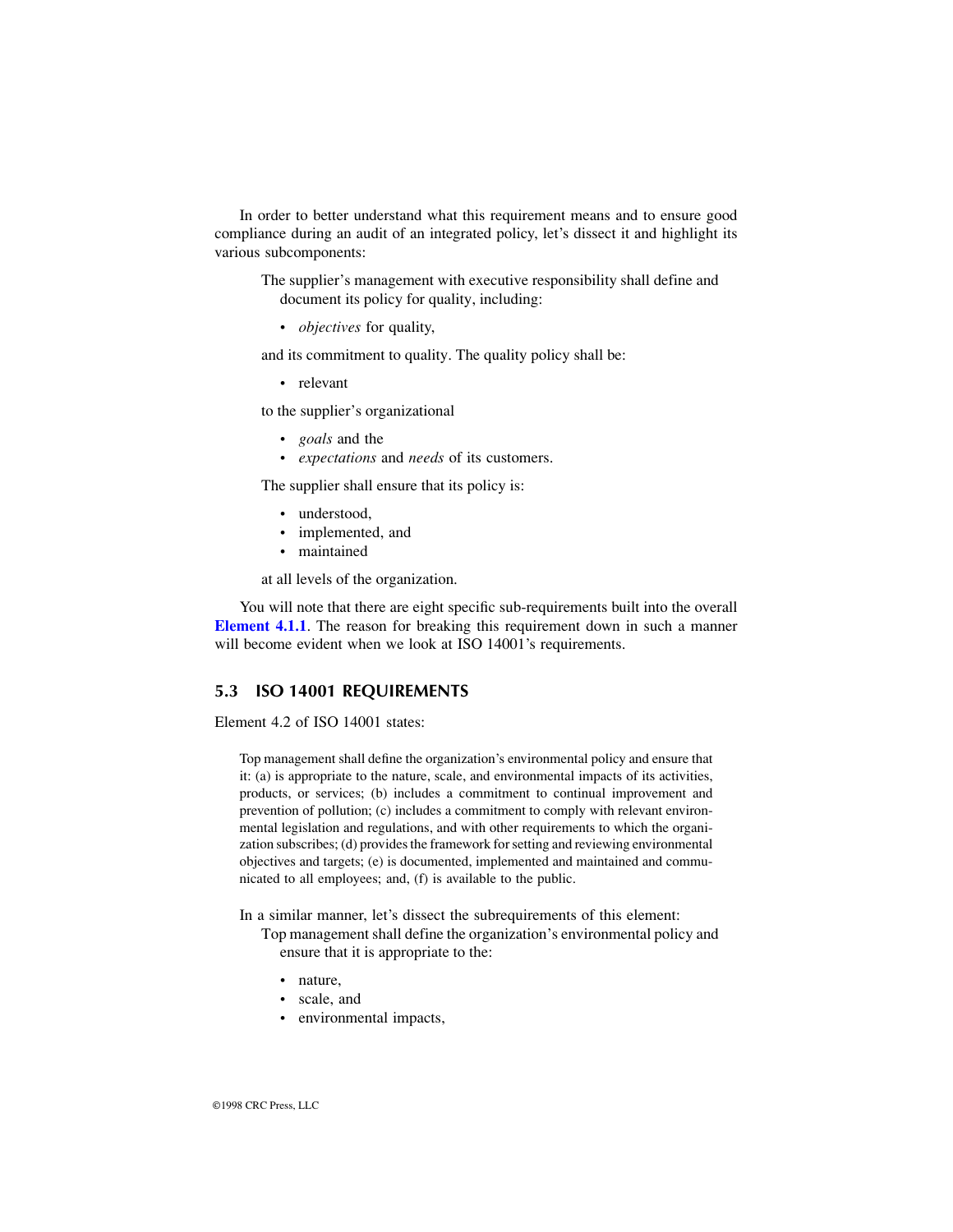and its activities, products or services; includes a commitment to:

- continual improvement and
- prevention of pollution;

includes a commitment to comply with:

- relevant environmental legislation and regulations, and
- with other requirements

to which the organization subscribes; provides the framework for:

• setting and reviewing environmental *objectives* and *targets*;

is:

- documented,
- implemented.
- maintained, and
- communicated

to all employees; is:

• available to the public

At first glance the requirements for ISO 14001 appear to be much greater than ISO 9001, when, in fact, they are very similar. Before we proceed with a side-byside comparison of the two standards, it is important to discuss three very important differences found in ISO 14001.

#### **5.4 POLICY DIFFERENCES**

In the policy requirements for **Element 4.2** of ISO 14001, there are three items which do not appear in ISO 9001, but will have to be specifically included in an overall integrated policy: (a) the commitment to continual improvement; (b) the commitment to prevention of pollution; and (c) commitment to legal and other requirements. The inclusion of these in any policy, whether strictly environmental, quality, or operational in nature, must be fully understood, because of the ramifications to the resulting system and what auditors may end up evaluating as part of the audit scope.

#### **5.4.1 CONTINUAL IMPROVEMENT**

What is meant by continual improvement and what is its potential impact on your management system if included in a policy statement? Section 3.1 of ISO 14001 defines continual improvement as a:

process of enhancing the environmental management system to achieve improvements in overall environmental performance in line with the organization's environmental policy.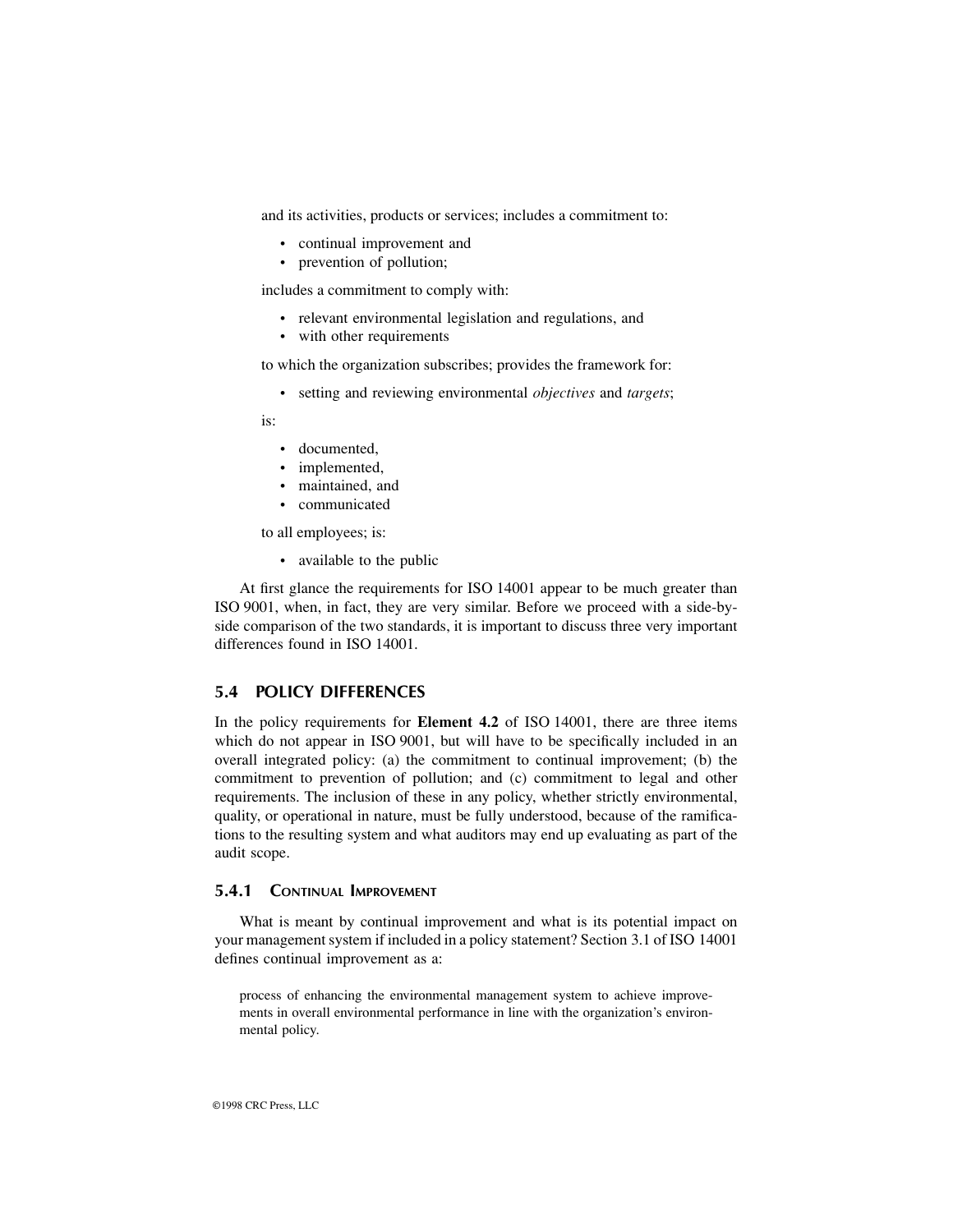Additionally, Section 4.5.3 of ISO 14004, *Environmental Management Systems — General Guidelines*, states:

The continual improvement process should … identify areas of opportunity for improvement of the environmental management system which leads to improved environmental performance.

Although this may sound confusing at first, a closer inspection of these statements clearly shows that better environmental performance will be a result of the system's continual improvement process. Although this is an ISO 14001 requirement, there are practical benefits to be gained by a quality management system from a commitment to continual improvement. After all, what business doesn't want to continually improve its processes and the overall quality of its product? Although **Element 4.1.1** of ISO 9001 does not require this in the policy, you will see in a later section of this chapter, that it does contain foundational requirements to drive the continual improvement process. To use an analogy, both ISO 14001 and ISO 9001 policy statement requirements contain the "fuel" necessary to drive the continual improvement "engine." Thus, although the two standards differ in the requirement to state a "commitment to continual improvement," both also contain all of the necessary ingredients to improve performance through a continual improvement process. It is my opinion that the commitment to "continual improvement" in any policy can provide the basis for a better management system and will result in a significant impact on your operations' performance.

Although ISO 9001 does not contain this specific requirement, it is important to note that a continuous improvement "philosophy" is required under Section 2, *Sector-specific Requirements*, of QS-9000. Sector 2.1 states: "A comprehensive continuous improvement philosophy shall be fully deployed throughout the supplier's organization …" Thus, continuous improvement becomes part of your basic organizational policy "by default."

#### **5.4.2 PREVENTION OF POLLUTION**

The inclusion of this requirement in ISO 14001 is one of the two primary differences from ISO 9001. However, as with the case of continuous improvement, QS-9000 is much more definitive in Section 4.9, *Process Control*. Again, prevention of pollution should become part of your organizational policy by default. ISO 9001 states:

A supplier shall have a process to ensure compliance with all applicable government safety and environmental regulations, including those concerning handling, recycling, eliminating, or disposing of hazardous materials …

The inclusion of this requirement was driven by the United States Environmental Protection Agency and created much debate over the difference between "pollution prevention" and "prevention of pollution" — this distinction must be clearly understood in order to ensure that the implementation of the management system clearly meets the ISO 14001 requirements. The U.S. EPA defines "pollution prevention" as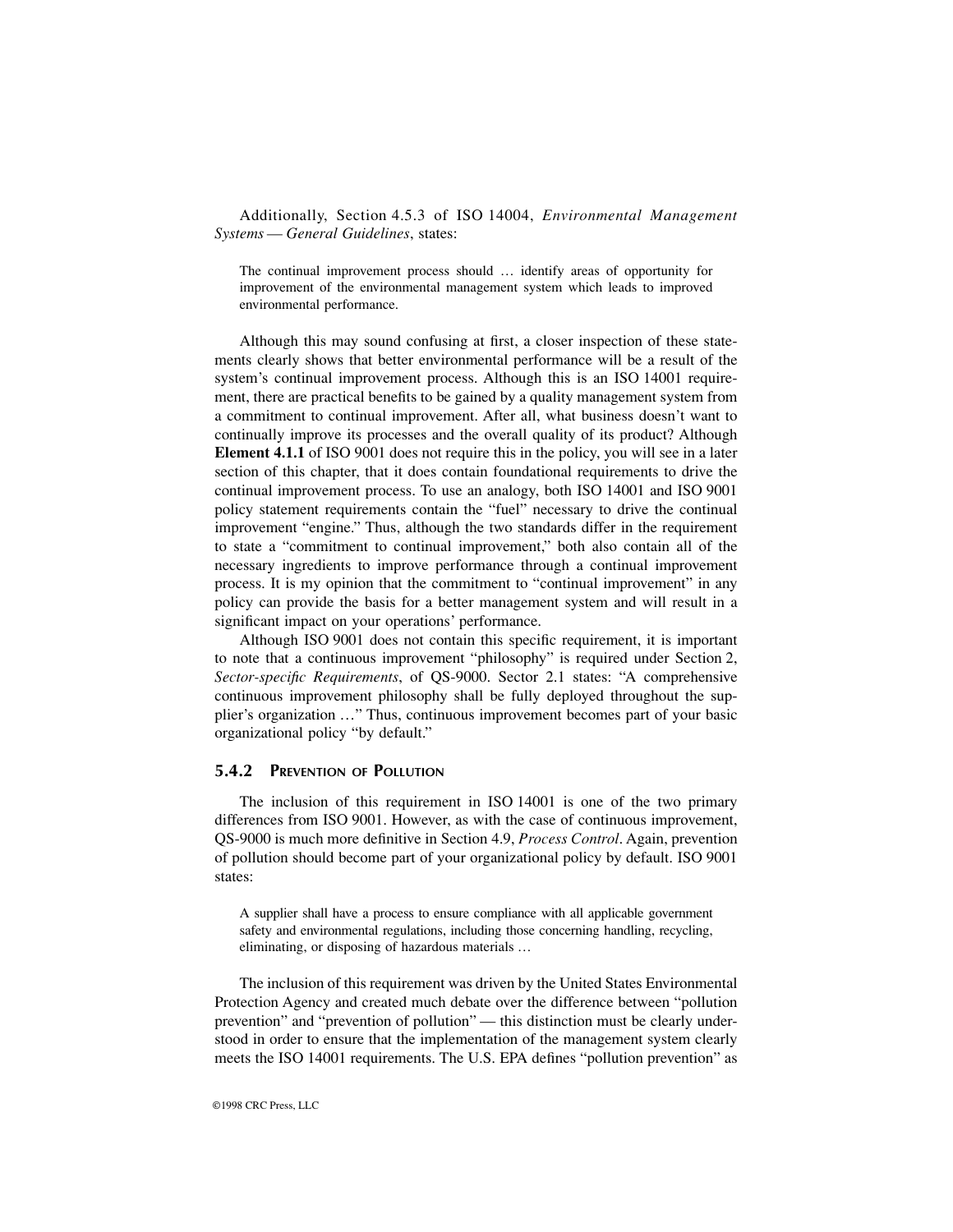"the use of materials, processes, or practices that reduce or eliminate the creation of pollutants or wastes at the source. It includes practices that reduce the use of hazardous materials, energy, water, or other resources and practices that protect natural resources through conservation or more efficient use." It's basic effort is to avoid the generation of pollutants throughout a process. In contrast, ISO 14001 defines "prevention of pollution" as "the use of processes, practices, materials, or products that avoid, reduce, or control pollution, which may include recycling, treatment process changes, control mechanisms, efficient use of resources, and material substitution." The standards are thus more concerned with how an organization manages its actual or potential pollutants. This particular definition won out because, as a generic international standard, many nations have neither the resources nor the capability in their manufacturing processes to avoid generating environmental pollutants — initial efforts have to focus on controlling the pollutants already generated and, hopefully, over time move towards "pollution prevention."

#### **5.4.3 COMMITMENT TO LEGAL COMPLIANCE AND OTHER REQUIREMENTS**

The third and final difference which must be addressed in the policy between ISO 14001 and ISO 9001 concerns compliance to regulations and any other requirements which your organization must adhere to (i.e., Responsible Care®, API, etc.). Although the policy requirements under ISO 9001 do not directly specify the need to commit to this, the standards as a whole do require a process to ensure legal compliance.

In ISO 9001, Section 4.9, *Process Control,* states:

A supplier shall have a process to ensure compliance with all applicable government safety and environmental regulations, including those concerning handling, recycling, eliminating, or disposing of hazardous materials …

Again, as in the case of continual improvement and prevention of pollution, legal compliance should become part of your organizational policy by default.

I would like to point out one major difference, however, between what ISO 14001, **Element 4.2**, *Environmental Policy*, requires and the above stated requirement under Section 4.9, *Process Control*, of ISO 9001. Specifically, Section 4.9 of ISO 9001 requires "a process to *ensure* compliance…" whereas ISO 14001's policy requirements are to "include a *commitment* to comply…" What ISO 14001 is *not* requiring is "compliance to regulations." In fact, as we look in a later chapter into ISO 14001, **Element 4.3.2**, *Legal and Other Requirements*, you will see that what is needed is a procedure to assist in identifying all legal and other requirements — it neither "guarantees" nor requires compliance. What we then face in writing the policy is a decision to include some statement which addresses the regulatory arena and any other standards, codes, etc. which you may or may not have to adhere to. Since the policy becomes the starting point for an auditor, it thus becomes critical to not include statements which are too "specific." It is highly recommended that the requirement under ISO 14001 be followed as written: "… a *commitment* to comply …" One should avoid any definitive statements such as: "We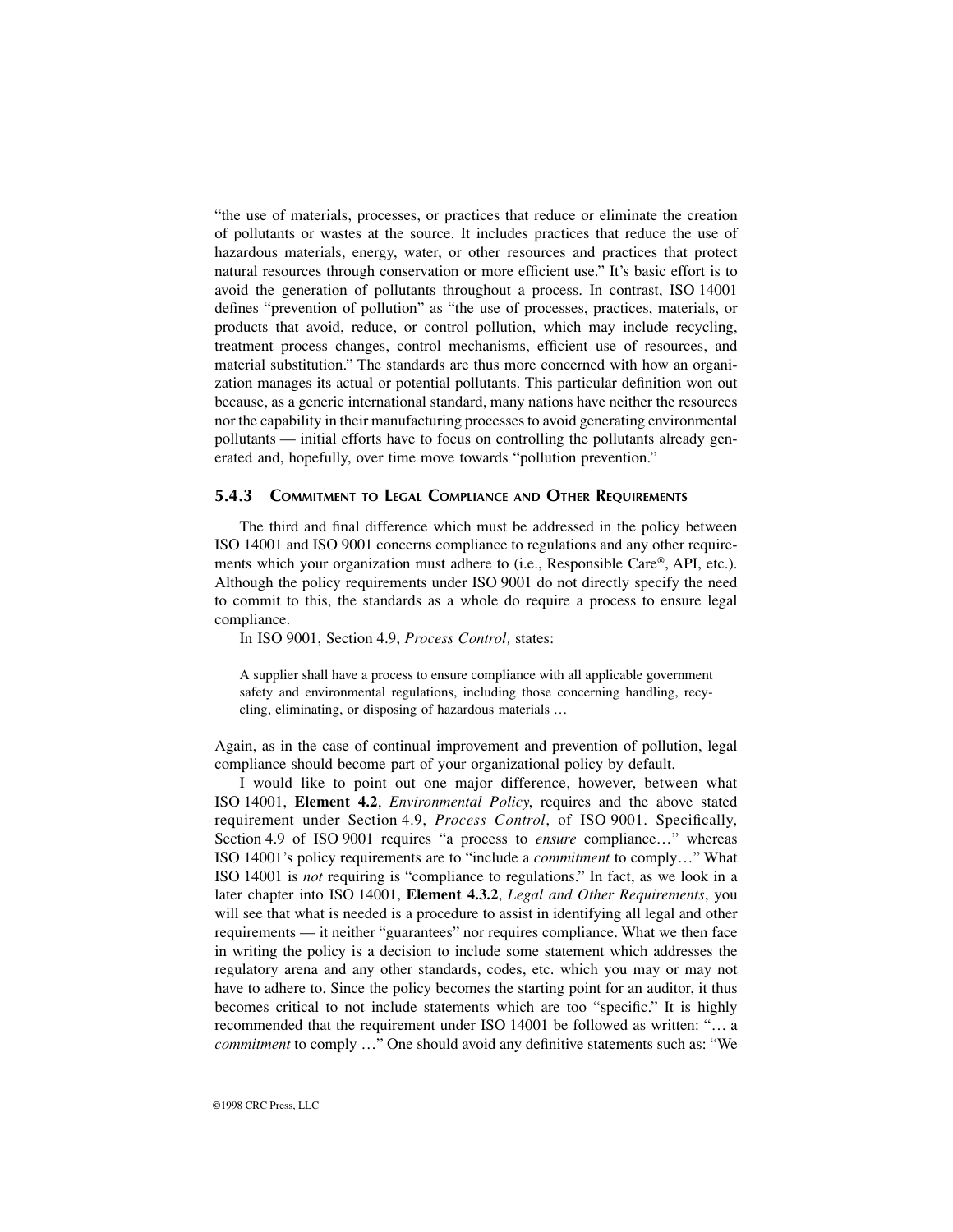will establish procedures to *ensure* compliance…" As one OSHA inspector told me: "You can never be in 100% compliance!" So don't commit to it in a policy!

#### **5.5 OTHER STANDARDS AND PRINCIPLES**

As you begin to think about what your organization policy will look like, it is highly recommended that you benchmark other organizations and standard-making bodies. Although you will have some business-specific requirements which you may want to include in your policy, there is no sense in "reinventing the wheel."

In some of the preceding chapters, I have provided some sources of information which can be used in your own policy. They include Deming's 14 Points for Management, API's Environmental Principles, and the Guiding Principles of Responsible Care®. In the Appendices you will find the International Chamber of Commerce's Charter for Sustainable Development, the Rio Declaration on Environmental and Development, and the Keidanren Global Environmental Charter.

Other bench-marking sources are other companies and, especially, those which have developed an "Operational" Policy as opposed to separate environmental and quality policies. An Operational Policy is essentially designed to show a business' overall management philosophy, core values, and mission in addition to satisfying some of the requirements of ISO 14001 and ISO 9001. But an Operational Policy can only be developed when a member from every facet of the business is involved.

#### **5.6 DEVELOPING AN INTEGRATED POLICY**

Let's now look at how we can actually assemble an "operational" policy which will satisfy the requirements of both ISO 14001 and ISO 9001. The best approach would be to first look at the two standards side-by-side and see where they match and then to write a statement that could be included in the policy. [Table 5.1](#page-7-0) shows a comparison of the two standards.

What needs to be done now is to begin formulating statements which: (1) reflect the common requirements; (2) address the requirements specific to ISO 14001; and (3) which can be edited in such a way as to generate a policy you would be satisfied with for public display.

The following statements can be used as examples:

- Our primary *goals* are to achieve complete customer satisfaction and to be recognized as an outstanding environmental citizen.
- Our primary *goal* is to meet the *expectations* and *needs* of our customers and the neighboring community through the use of effective *quality improvement teams* and *environmentally sound* management practices.
- We will achieve this goal by establishing *objectives* which will standardize, control, and *continuously improve* our operations.
- Our *goal* is to provide quality products, goods, and services which meet the *expectations* and *needs* of our customers through the use of *environmentally sound* management and technologies.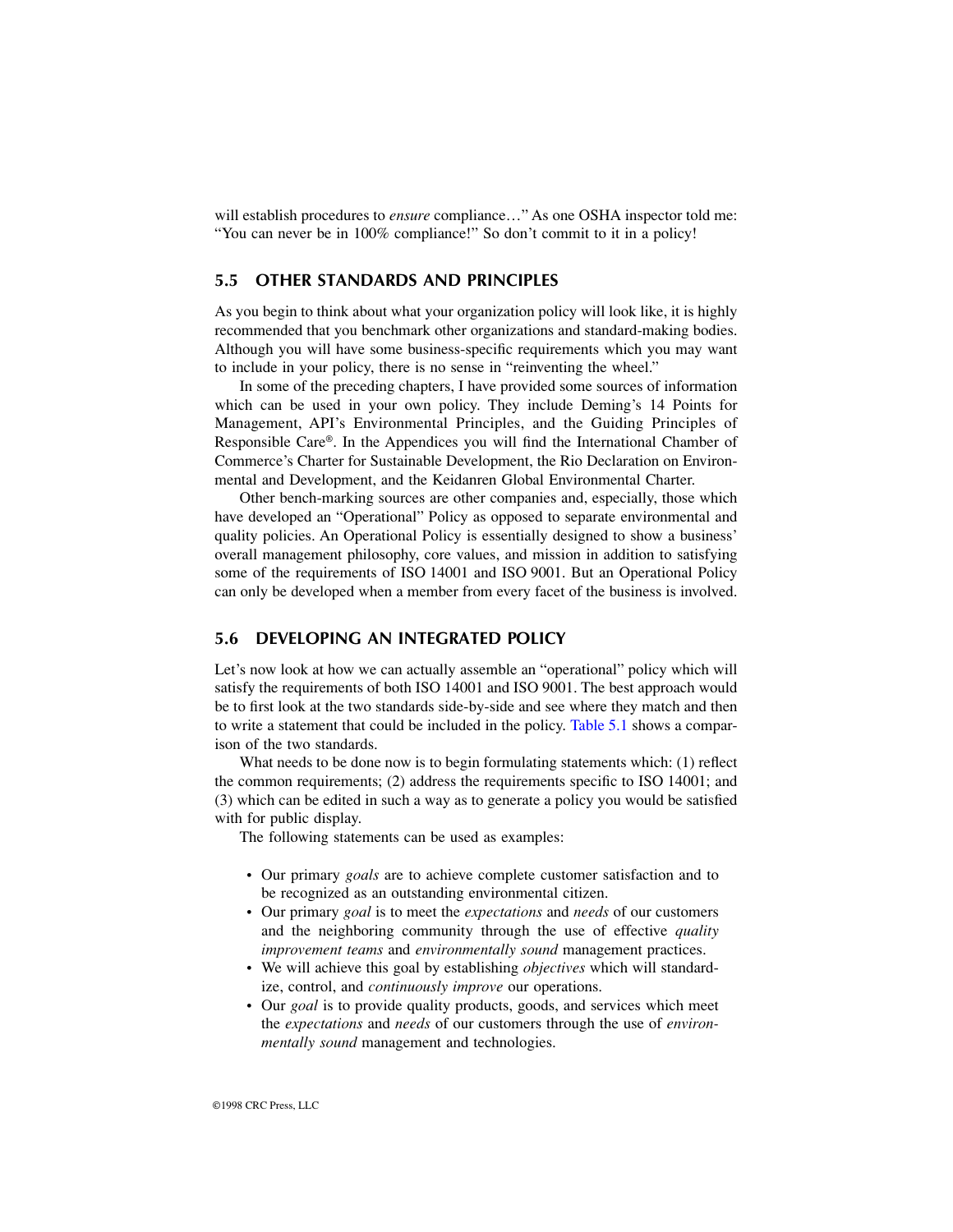| Element 4.1.1 - ISO 9001                | Element 4.2 - ISO 14001                                                  |
|-----------------------------------------|--------------------------------------------------------------------------|
| <i>objectives</i> for quality           | environmental <i>objectives</i> and targets                              |
| relevant                                | nature                                                                   |
|                                         | scale                                                                    |
| goals                                   | environmental objectives and targets                                     |
| expectations and needs of its customers | other requirements                                                       |
| understood                              | communicated                                                             |
| implemented                             | implemented                                                              |
| maintained                              | documented                                                               |
|                                         | maintained                                                               |
|                                         | continual improvement                                                    |
|                                         | prevention of pollution                                                  |
|                                         | relevant environmental legislation regulations and other<br>requirements |
|                                         | <i>available to the public</i>                                           |

#### <span id="page-7-0"></span>**TABLE 5.1 Correlation of Policy Requirements**

- We shall provide products, goods, and services to our customers which are made (manufactured) to meet their *expectations*, and in a manner which meets all *regulations, industry standards, and other requirements*.
- Through the establishment of annual *objectives and targets* we will strive to *continuously improve* our operations.
- We will *continuously improve* so as to provide our customers with a quality product, to *prevent pollution*, and minimize the environmental impact of our operation.
- We will *communicate* this policy to all of our employees and make it *available to the public*, as a means to ensure their *understanding*, commitment, and active involvement in achieving our *objectives and targets*.

A combination of these statements or variations would meet the policy requirements found under the two ISO standards. With the exception of Akzo Nobel Chemicals, Inc., most companies do not have an integrated policy.

#### **5.7 WHAT AUDITORS WILL LOOK FOR**

The policy forms the foundation from which you build your management system and is, obviously, the starting point for an auditor. Besides the specific requirement to include *continual improvement*, *legal and other requirements*, and *prevention of pollution*, an auditor is mainly concerned about how the policy plays out through the system. Since a policy must be relevant to the nature and scale of your business, it is up to the auditor to determine if this, in fact, is so.